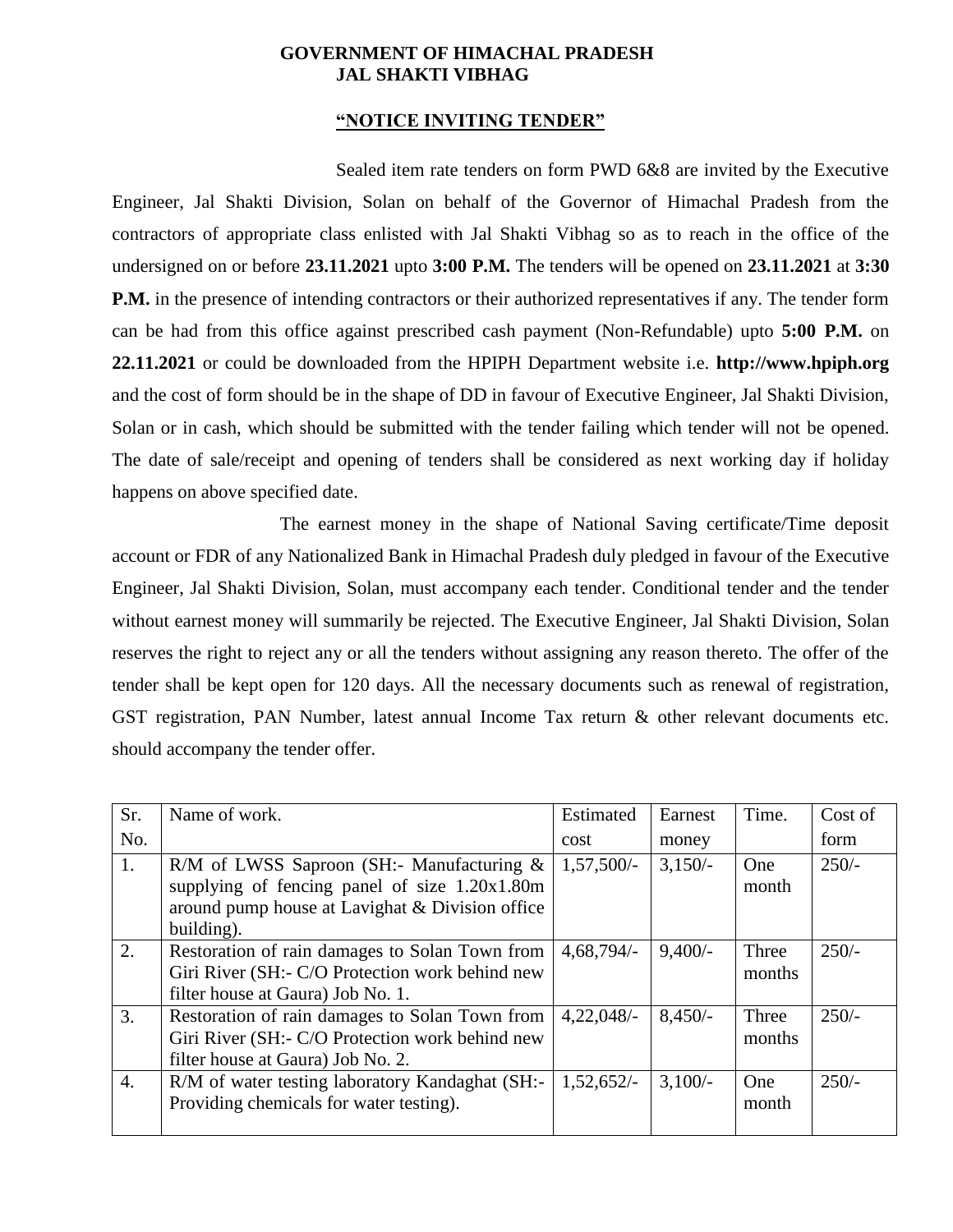| $\overline{5}$ . | Wall writing under support activity head "IEC"     | $3,73,500/-$  | $7,500/-$  | One     | $250/-$ |
|------------------|----------------------------------------------------|---------------|------------|---------|---------|
|                  | (SH:- "Reminder Media" as per Annual Action        |               |            | month   |         |
|                  | Plan (AAP) 2021-22 under Block Kandaghat).         |               |            |         |         |
| 6.               | IEC/BCC/IPC activities under Jal Shakti Sub        | $3,16,500/-$  | $6,350/-$  | 15 days | $250/-$ |
|                  | Division Dharampur in Tehsil Kasauli Distt.        |               |            |         |         |
|                  | Solan HP (SH:- Wall writing, painting of slogans   |               |            |         |         |
|                  | in various G.P.S.).                                |               |            |         |         |
| 7.               | IEC/BCC/IPC activities under Jal Shakti Sub        | $3,15,000/-$  | $6,300/-$  | 15 days | $250/-$ |
|                  | Division Dharampur in Tehsil Kasauli Distt.        |               |            |         |         |
|                  | Solan HP (SH:- Wall writing, painting of slogans   |               |            |         |         |
|                  | in various G.P.S.).                                |               |            |         |         |
| 8.               | Wall writing under support activity head "IEC"     | $4,50,000/$ - | $9,000/-$  | One     | $250/-$ |
|                  | and head "Reminder media" as per Annual Action     |               |            | month   |         |
|                  | Plan (AAP) 2021-22 under Block Solan.              |               |            |         |         |
| 9.               | R/M of LWSS Mangoti in Tehsil Kasauli Distt.       | $1,11,245/-$  | $2,250/-$  | One     | $250/-$ |
|                  | Solan H.P. (SH:- Laying and jointing of GMS        |               |            | month   |         |
|                  | pipe medium grade 25mm dia for village Sujji).     |               |            |         |         |
| 10.              | C/O LIS Kurgal, Nohra, Karog, Chhob, Takrana       | $1,83,776/-$  | $3,700/-$  | One     | $250/-$ |
|                  | villages in GP Dhangeel and Hinner Tehsl           |               |            | month   |         |
|                  | Kandaghat Distt. Solan H.P. (SH:- Providing        |               |            |         |         |
|                  | protection work to protect he sump well).          |               |            |         |         |
| 11.              | C/O LIS Kurgal, Nohra, Karog, Chhob, Takrana       | $3,97,179/-$  | $7,950/-$  | One     | $250/-$ |
|                  | villages in GP Dhangeel and Hinner Tehsl           |               |            | month   |         |
|                  | Kandaghat Distt. Solan H.P. (SH:- Development      |               |            |         |         |
|                  | of source (Pit and crate work).                    |               |            |         |         |
| 12.              | Providing Sewerage to balance & additional         | $4,98,325/-$  | $10,000/-$ | Two     | $250/-$ |
|                  | urbanisable area of Kandaghat Tehsil Kandaghat     |               |            | months  |         |
|                  | Distt. Solan H.P. (SH:- Survey investigation of    |               |            |         |         |
|                  | STP under JS Division Solan).                      |               |            |         |         |
| 13.              | Energisation of bore at village Tananji (Bhowa)    | $1,27,940/-$  | $2,560/-$  | One     | $250/-$ |
|                  | in G.P. Hinner Tehsil Kandaghat Distt. Solan       |               |            | month   |         |
|                  | H.P. (SH:- Supply and erection of submersible      |               |            |         |         |
|                  | allied<br>and<br>accessories<br>set<br>and<br>pump |               |            |         |         |
|                  | laying/jointing GMS pipe light grade) (Under       |               |            |         |         |
|                  | Drought CRF).                                      |               |            |         |         |
| 14.              | Energisation of bore well at village Chakli in GP  | $1,29,300/-$  | $2,600/-$  | 15 days | $250/-$ |
|                  | Deothi Tehsil and Distt. Solan H.P. (SH:-          |               |            |         |         |
|                  | Removal of hand pump and supply and erection       |               |            |         |         |
|                  | of submersible pumping machinery sets and          |               |            |         |         |
|                  | allied accessories).                               |               |            |         |         |
| 15.              | R/M of LWSS Galyana in G.P. Sultanpur Tehsil       | $2,06,060/$ - | $4,100/-$  | One     | $250/-$ |
|                  | & Distt. Solan H.P. (SH:- Providing Laying and     |               |            | month   |         |
|                  | jointing of GMS pipe) (Under Drought CRF).         |               |            |         |         |
| 16.              | R/M of LWSS Jandori from Kiarwa Khad in G.P.       | $1,29,700/-$  | $2,600/-$  | One     | $250/-$ |
|                  | Narayanee (SH:- Laying and jointing of G.I. pipe   |               |            | month   |         |
|                  | line parallel to existing line to village Barog)   |               |            |         |         |
|                  | Under Drought.                                     |               |            |         |         |
|                  |                                                    |               |            |         |         |